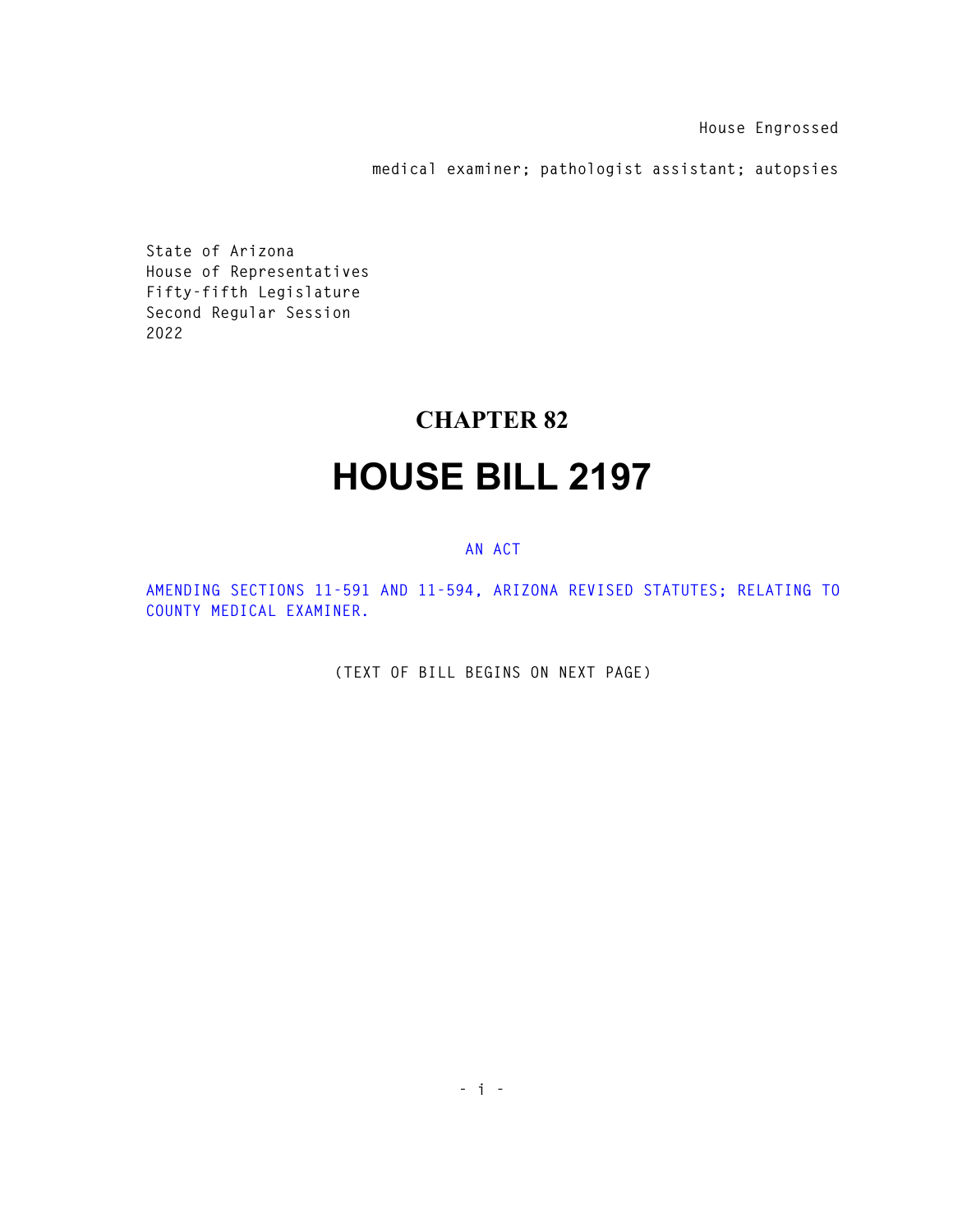**1 Be it enacted by the Legislature of the State of Arizona: 2 Section 1. Section 11-591, Arizona Revised Statutes, is amended to 3 read: 4 11-591. Definitions 5 In this article, unless the context otherwise requires: 6 1. "Alternate medical examiner" means a physician who has training 7 and competence in the principles of death investigation and who performs 8 or directs the conduct of death investigations. 9 2. "Autopsy" means a surgical procedure in which internal organs 10 are exposed, removed or examined for the identification of trauma or 11 natural disease. 12 3. "Death investigation" means the investigation directed by a 13 county medical examiner or alternate medical examiner into the 14 circumstances surrounding a death occurring as prescribed in section 15 11-593. 16 4. "External examination" means an external inspection of a body. 17 5. "Forensic pathologist" means a physician who has successfully 18 completed a pathology residency and a forensic fellowship or has extensive 19 experience performing forensic autopsies in an official capacity. 20 6. "Investigative information" means information received by a 21 medical examiner or alternate medical examiner from law enforcement, 22 witnesses, family members, health care personnel or medical death 23 investigators concerning cause and manner of death. 24 7. "Medical death investigator" means a person trained in the 25 principles of death investigation. 26 8. "Medical examiner" means a forensic pathologist who performs or 27 directs the conduct of death investigations. 28 9. "Medical information" means information received by a medical 29 examiner or alternate medical examiner concerning the condition of a 30 near-death patient or decedent including medical records, reports of an 31 attending or primary care physician, nurse practitioner, medical death 32 investigator, or organ procurement organizations and physical exams by a 33 medical examiner or alternate medical examiner. 34 10. 9. "Nurse practitioner" means a person licensed and certified 35 pursuant to title 32, chapter 15. 36 11. 10. "Organ procurement organization" means an organization 37 located within this state that meets the requirements of section 371 of 42 38 United States Code section 273. 39 11. "PATHOLOGIST ASSISTANT" MEANS A PERSON CERTIFIED AS A 40 PATHOLOGIST ASSISTANT WHO HAS GRADUATED FROM A PATHOLOGIST ASSISTANT 41 TRAINING PROGRAM APPROVED BY A NATIONAL ACCREDITING AGENCY FOR CLINICAL 42 LABORATORY SCIENCES. 43 12. "Physician" means a person licensed pursuant to title 32, 44 chapter 13 or 17.**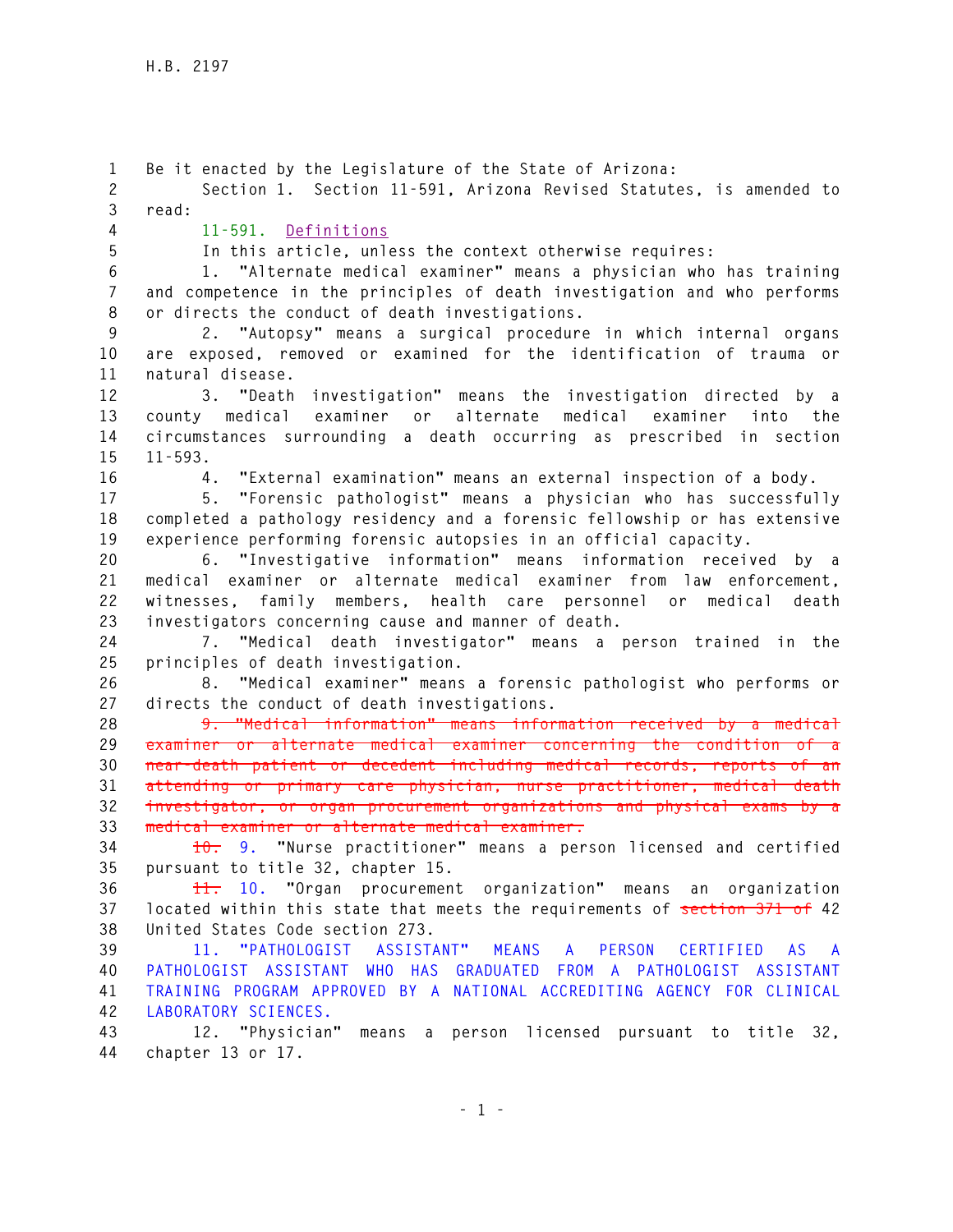**1 13. "Tissue bank" means a person that is licensed or regulated under 2 federal or state law or accredited by a nationally recognized accrediting 3 organization to engage in the recovery, screening, testing, processing, 4 storage or distribution of tissue.** 

**5 Sec. 2. Section 11-594, Arizona Revised Statutes, is amended to 6 read:** 

**7 11-594. Powers and duties of county medical examiner**

**8 A. The county medical examiner or alternate medical examiner shall 9 direct a death investigation and, on a determination that the 10 circumstances of the death provide jurisdiction pursuant to section 11 11-593, subsection B, shall:** 

**12 1. Take charge of the dead body.** 

**13 2. Determine if an autopsy is required.** 

**14 3. Certify to the cause and manner of death following completion of 15 the death investigation, reduce the findings to writing and promptly make 16 a full report on forms prescribed for that purpose.** 

**17 4. Have subpoena authority for all documents, records and papers 18 deemed useful in the death investigation.** 

**19 5. Execute a death certificate provided by the state registrar of 20 vital statistics indicating the cause and the manner of death for those 21 bodies for which a death investigation has been conducted and jurisdiction 22 is assumed.** 

**23 6. Give approval for cremation of a dead body after a death 24 investigation and record the approval on the death certificate.** 

**25 7. Notify the county attorney or other law enforcement authority 26 when death is found to be from nonnatural causes.** 

**27 8. Carry out the duties specified under section 28-668.** 

**28 9. Carry out the duties specified under title 36, chapter 7, 29 article 3.** 

**30 10. Provide a blood sample from a deceased person for the purpose 31 of communicable disease testing pursuant to sections 13-1210 and 36-670 if 32 the blood is available and the collection or release will not interfere 33 with a medical examination, autopsy or certification of death.** 

**34 11. Observe all policies adopted by the board of supervisors 35 regarding conflicts of interest and disclosure of noncounty employment.** 

**36 B. The county medical examiner or alternate medical examiner may:** 

**37 1. Assign to a medical death investigator or other qualified 38 personnel all aspects of a death investigation except the performance of 39 PERFORMING autopsies.** 

**40 2. Authorize forensic pathologists to perform examinations and 41 autopsies. The medical examiner or alternate medical examiner may 42 authorize medical students or residents and fellows in pathology training 43 to perform autopsies under the supervision of a licensed physician who is 44 board certified in forensic pathology, pursuant to procedures adopted by 45 the county medical examiner or alternate medical examiner. Authorization**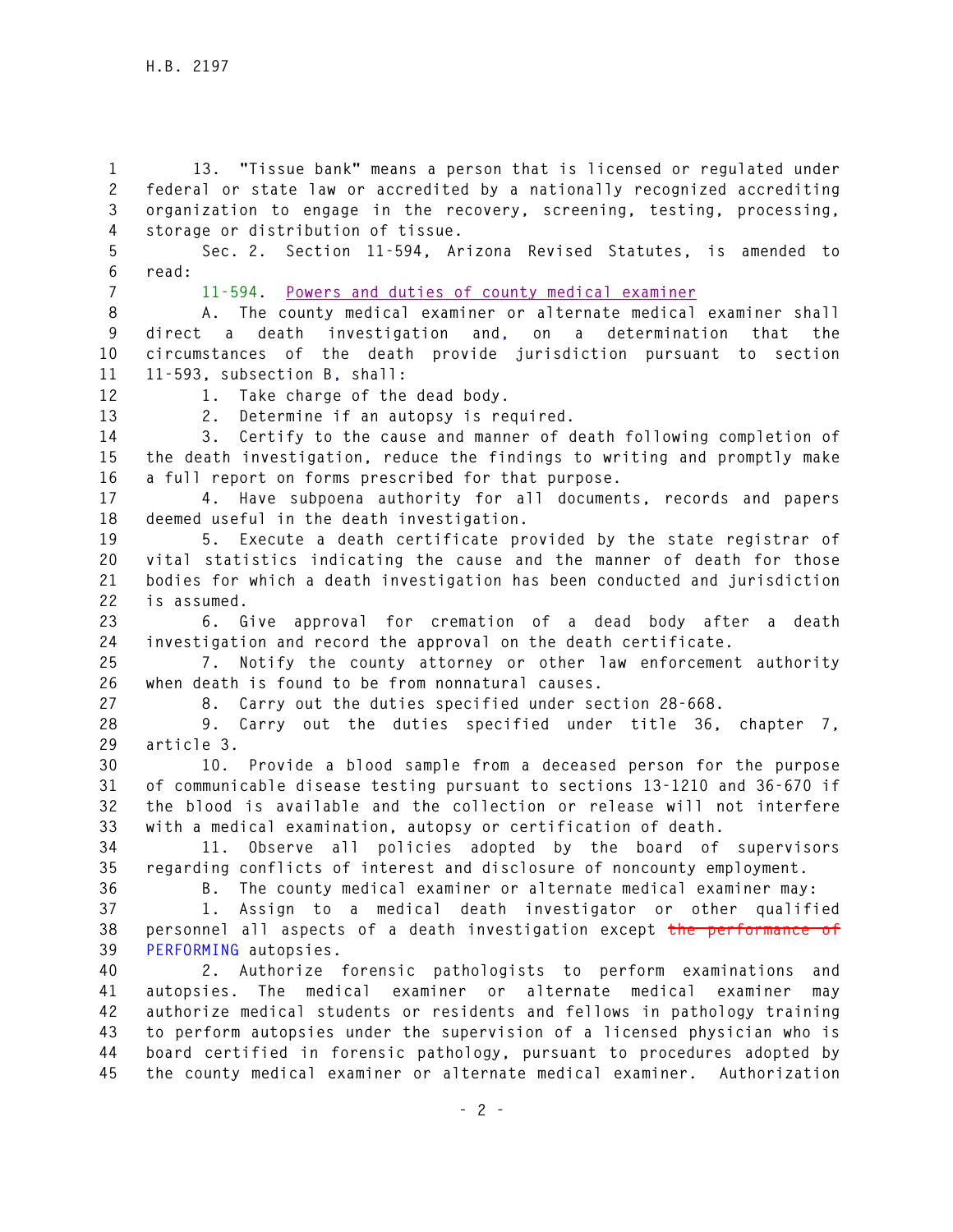**1 and the amount to be paid by the county for pathology services are subject 2 to approval of the board of supervisors.** 

**3 3. AUTHORIZE PATHOLOGIST ASSISTANTS TO ASSIST WITH PERFORMING 4 AUTOPSIES UNDER THE DIRECT SUPERVISION OF A LICENSED PHYSICIAN WHO IS 5 BOARD CERTIFIED IN FORENSIC PATHOLOGY, PURSUANT TO PROCEDURES ADOPTED BY 6 THE COUNTY MEDICAL EXAMINER OR ALTERNATE MEDICAL EXAMINER. A PATHOLOGIST 7 ASSISTANT MAY NOT CERTIFY A CAUSE OF DEATH OR INDEPENDENTLY PERFORM AN 8 AUTOPSY.** 

**9 3. 4. Delegate any power, duty or function, whether ministerial or 10 discretionary, vested by this chapter in the medical examiner or alternate 11 medical examiner to a person meeting the qualifications prescribed in this 12 chapter who is employed by or who has contracted with the county to 13 provide death investigation services. The medical examiner or alternate 14 medical examiner shall be responsible for the official acts of the person 15 designated pursuant to this section and shall act under the name and 16 authority of the medical examiner or alternate medical examiner.** 

**17 4. 5. Authorize the taking of organs and tissues as they prove to 18 be usable for transplants, other treatment, therapy, education or research 19 if all of the requirements of title 36, chapter 7, article 3 are met. The 20 medical examiner or alternate medical examiner shall give this 21 authorization within a time period that permits ALLOWS a medically viable 22 donation.** 

**23 5. 6. Authorize licensed physicians, surgeons or trained 24 technicians to remove parts of bodies provided they follow an established 25 protocol approved by the medical examiner or alternate medical examiner.** 

**26 6. 7. Limit the removal of organs or tissues for transplants or 27 other therapy or treatment if, based on a review of available medical and 28 investigative information within a time that permits ALLOWS a medically 29 viable donation, the medical examiner or alternate medical examiner makes 30 an initial determination that their removal would interfere with a medical 31 examination, autopsy or certification of death. Before making a final 32 decision to limit the removal of organs, the medical examiner or alternate 33 medical examiner shall consult with the organ procurement organization. 34 After the consultation and when the organ procurement organization 35 provides information that the organ procurement organization reasonably 36 believes could alter the initial decision and at the request of the organ 37 procurement organization, the medical examiner or alternate medical 38 examiner shall conduct a physical examination of the body. If the medical 39 examiner or alternate medical examiner limits the removal of organs, the 40 medical examiner or alternate medical examiner shall maintain 41 documentation of this decision and shall make the documentation available 42 to the organ procurement organization.**